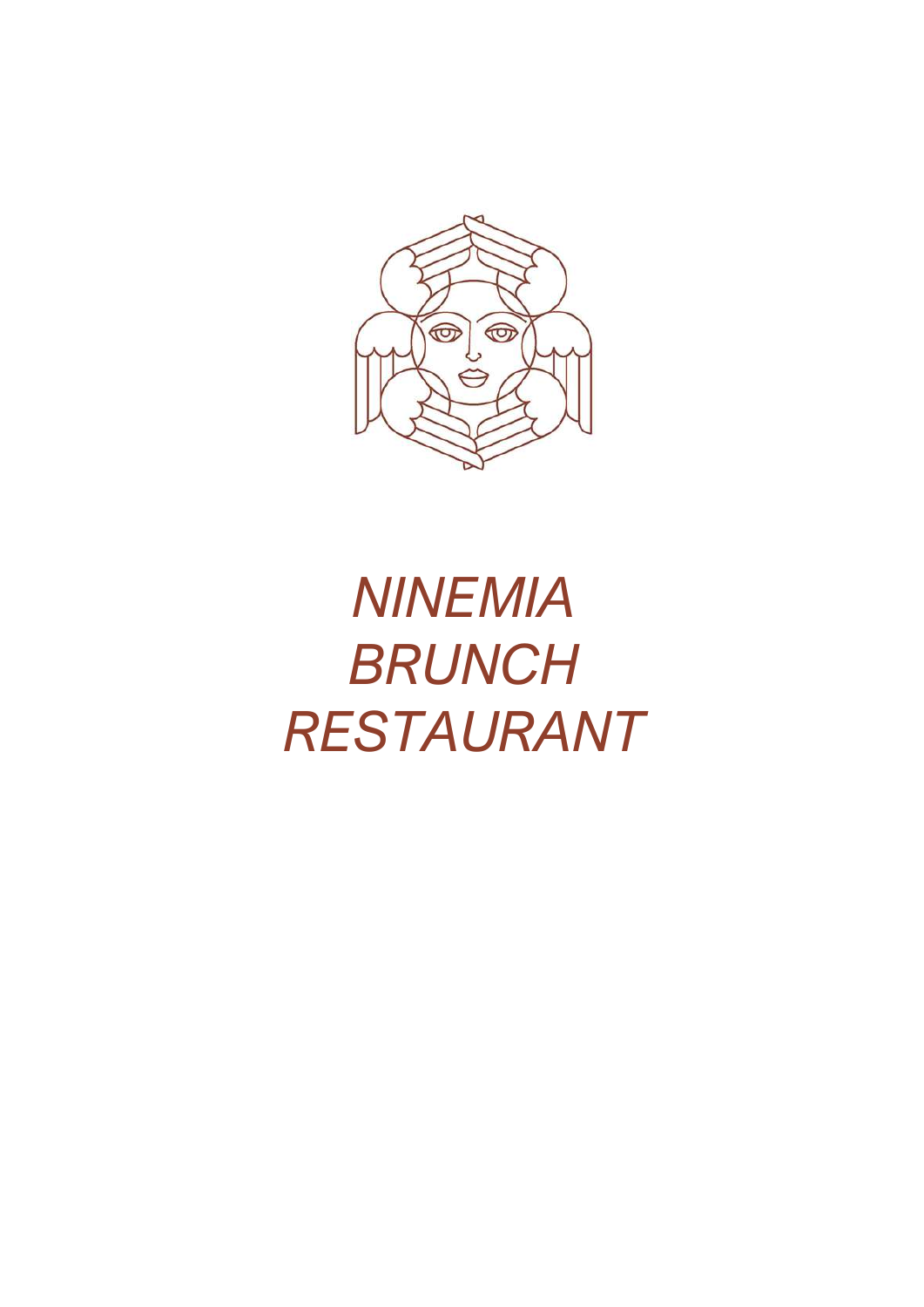# *BRUNCH MENU*

| Ψωμί ανά άτομο   Bread per person                                                                                                                                                                  | 1.00€  |
|----------------------------------------------------------------------------------------------------------------------------------------------------------------------------------------------------|--------|
| Club Sandwich με Σολομό   Salmon Club Sandwich<br>Ψωμί Ολικής Άλεσης, Αγγούρι, Μαρούλι, κρέμα Τυριού<br>Wholemeal Bread, Cucumber, Lettuce, Cream Cheese                                           | 12.00€ |
| Πράσινη Σαλάτα με Κοτόπουλο   Green Salad with Chicken<br>Ντοματίνια, Αβοκάντο, Αμύγδαλα, dressing Βαλσάμικου<br>Cherry Tomatoes, Avocado, Almonds, Balsamic dressing                              | 9.00€  |
| Σαλάτα Ρόκα με Προσούτο   Rocket Salad with Prosciutto<br>Baby Ρόκα, Σπαράγγια, Μανούρι, Goji berries, dressing Πορτοκάλι<br>Baby Rocket, Asparagus, Manouri cheese, Goji berries, Orange dressing | 9,00€  |
| <b>Acai Bowl</b><br>Γιαούρτι, Μπανάνα, Μούρα Acai, Καρύδα, σπόροι Τσία, χυμός πράσινο Μήλο<br>Yogurt, Banana, Acai Berries, Coconut, Chia seeds, green Apple juice                                 | 10.00€ |
| Πεϊνιρλί με Χοιρινό   Traditional "Peinirli" with Pork belly<br>Τζατζίκι, Μουστάρδα, Pico de Gallo<br>Tzatziki, Mustard, Pico de Gallo                                                             | 8.00€  |
| Ελληνική Ομελέτα   Greek Omelette<br>Ντομάτα, Φέτα, Κρεμμύδι, Πιπεριά, Ελιές<br>Tomato, Feta cheese, Onion, Peppers, Olives                                                                        | 10.00€ |
| Καγιανά (Στραπατσάδα)   Traditional "Kagiana" (Scramble Eggs)<br>Ντομάτα, Φέτα, φρέσκια Ρίγανη, χωριάτικο Ψωμί<br>Tomato, Feta cheese, fresh Oregano, Country Bread                                | 10.00€ |
| Ομελέτα από Ασπράδι Αυγού   Fitness Omelette with Egg White<br>Καπνιστή Γαλοπούλα, Ντοματίνια, Σπαράγγια, Μανιτάρια<br>Smoked Turkey, Cherry tomatoes, Asparagus, Mushrooms                        | 10.00€ |
| <b>Αυγά Benedict   Eggs Benedict</b><br>Ψωμί Μπριός, Αυγά ποσέ, Μπέικον, σως Hollandaise, Σχοινόπρασο<br>Brioche Bread, poached Eggs, Bacon, Hollandaise sauce, Chives                             | 10.00€ |
| <b>Αυγά Royale   Eggs Royale</b><br>Ψωμί Μπριός, Αυγά ποσέ, καπνιστός Σολομός, σως Hollandaise, Σχοινοπρασο<br>Brioche Bread, poached Eggs, smoked Salmon, Hollandaise sauce, Chives               | 10.00€ |
| Τοστ Αβοκάντο   Avocado Toast<br>Χωριάτικο Ψωμί, Αυγα ποσέ, Γουακαμόλε, Φέτα<br>Country Bread, poached Eggs, Guacamole, Feta cheese                                                                | 10.00€ |
| Βάφλα με Κοτόπουλο   Chicken Waffle<br>Καπνιστό Τυρί, μαγιονέζα από πιπεριά Jalapeño, γλάσο Μελάσας<br>Smoked Cheese, Jalapeño mayonnaise, Molasses glaze                                          | 10.00€ |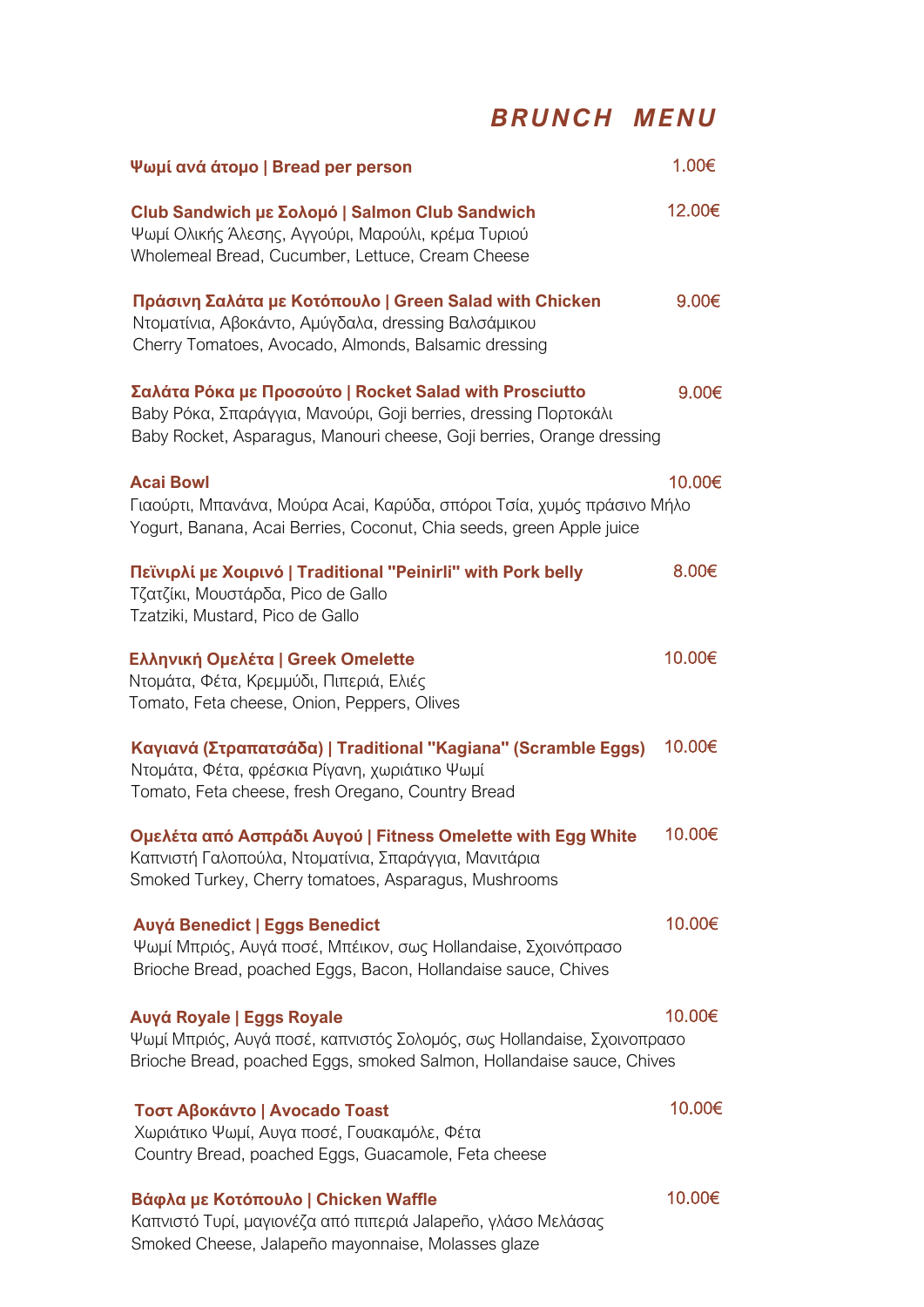# *ΕΠΙΔΟΡΠΙΑ | DESSERTS*

|      | Aυγόφετα   French toast<br>Ψωμί Μπριός, Σοκολάτα, Μπανάνα<br>Brioche Bread, Chocolate, Banana                          | 10 00€     |
|------|------------------------------------------------------------------------------------------------------------------------|------------|
|      | Χειροποίητα Κρουασάν   Handmade Croissant<br>Κρέμα Πατισερί, Φράουλες<br>Patisserie cream, Strawberries                | 10.00€     |
|      | Κρέπα με Παγωτό   Crepe with Ice Cream<br>Παγωτό Σοκολάτα, Πραλίνα Σοκολατας<br>Chocolate Ice Cream, Chocolate Praline | 11.00€     |
|      | Παγωτό   Ice Cream Καιγα.<br>3 μπάλες σε διάφορες γεύσεις<br>3 scoops in various flavors                               | $5.50 \in$ |
| V GF | Φρούτα Εποχής   Seasonal Fruits                                                                                        | 6.00€      |

### *DINING MENU*

*Αυτό το à la carte μενού έχει σχεδιαστεί ειδικά από τον Executive Chef μας για την ευχαρίστησή σας. Παρόλο που λαμβάνεται η δέουσα προσοχή, τα πιάτα ενδέχεται να περιέχουν συστατικά που δεν αναγράφονται στο μενού και αυτά τα συστατικά ενδέχεται να προκαλέσουν αλλεργική αντίδραση. Οι επισκέπτες με αλλεργίες πρέπει να γνωρίζουν αυτόν τον κίνδυνο και θα πρέπει να ζητήσουν από ένα μέλος της ομάδας πληροφορίες σχετικά με το αλλεργιογόνο περιεχόμενο των τροφίμων μας. Σας ευχόμαστε ένα ευχάριστο γαστρονομικό ταξίδι.*

*This à la carte menu has been specifically created from our Executive Chef for your pleasure. Although all due care is taken, dishes may still contain ingredients that are not set out on the menu and these ingredients may cause an allergic reaction. Guests with allergies need to be aware of this risk and should ask a member of the team for information on the allergen content of our food. We wish you an enjoyable gastronomic journey.*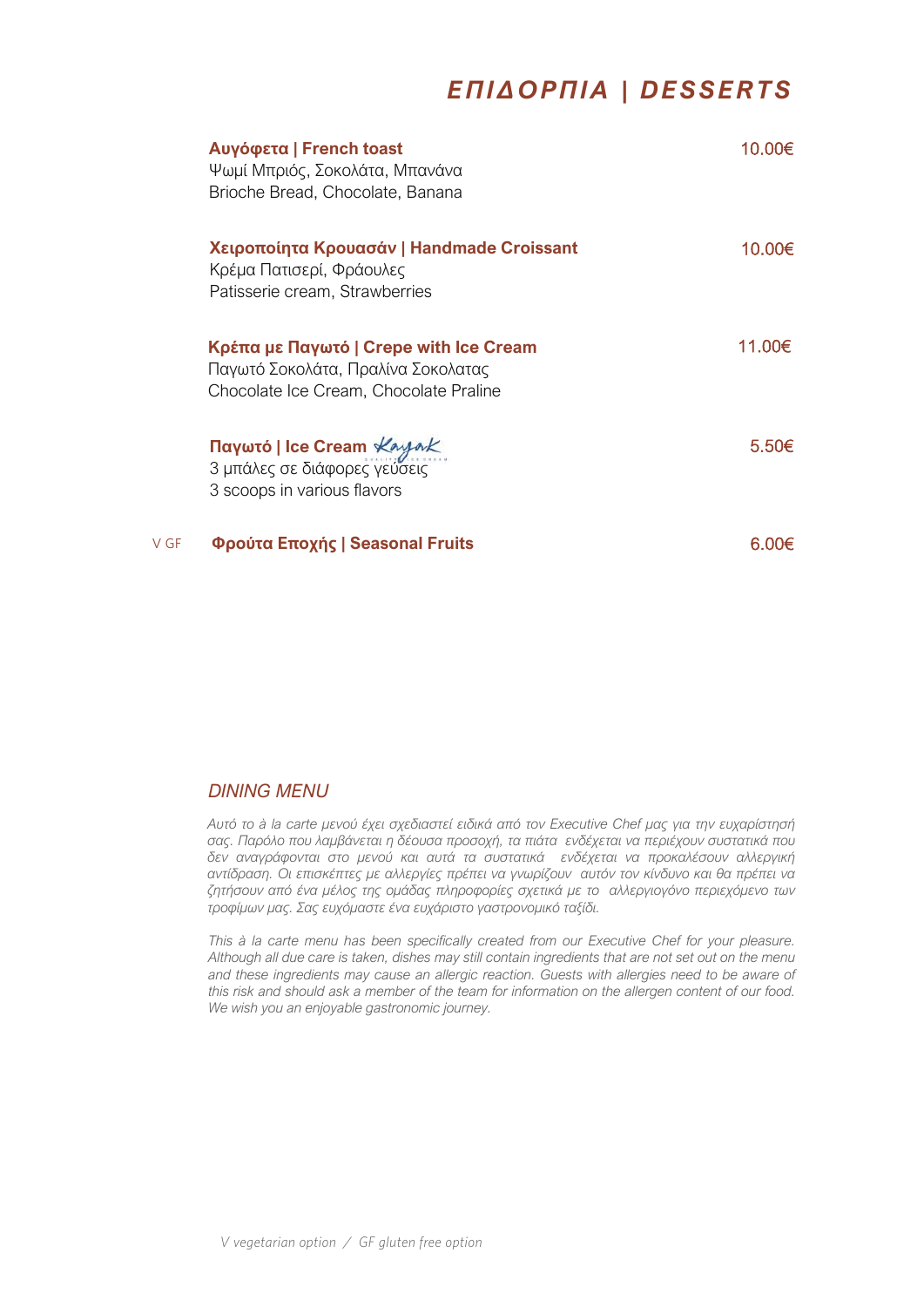

# **Κοτομπουκιές I Chicken Nuggets**

9.00€

Σερβίρονται με πατάτες τηγανητές | Served with french fries

# Ή | OR



# **Ψαροκροκέτες I Fish Nuggets**

8.00€

Σερβίρονται με πατάτες τηγανητές | Served with french fries

# Ή | OR

 Με ρύζι, Βραστά λαχανικά, Πουρέ πατάτας With rice, Steamed vegetables, Mashed potatoes

#### **Ζυμαρικά Pomodoro I Pasta Pomodoro** 8.00€



Με σάλτσα Ντομάτας | With Tomato sauce

# **Μίνι Μοσχαρίσιο Burger I Mini Beef Burger** 9.00€

Σερβίρεται με πατάτες τηγανητές | Served with french fries

# Ή | OR

 Με ρύζι, Βραστά λαχανικά, Πουρέ πατάτας With rice, Steamed vegetables, Mashed potatoes

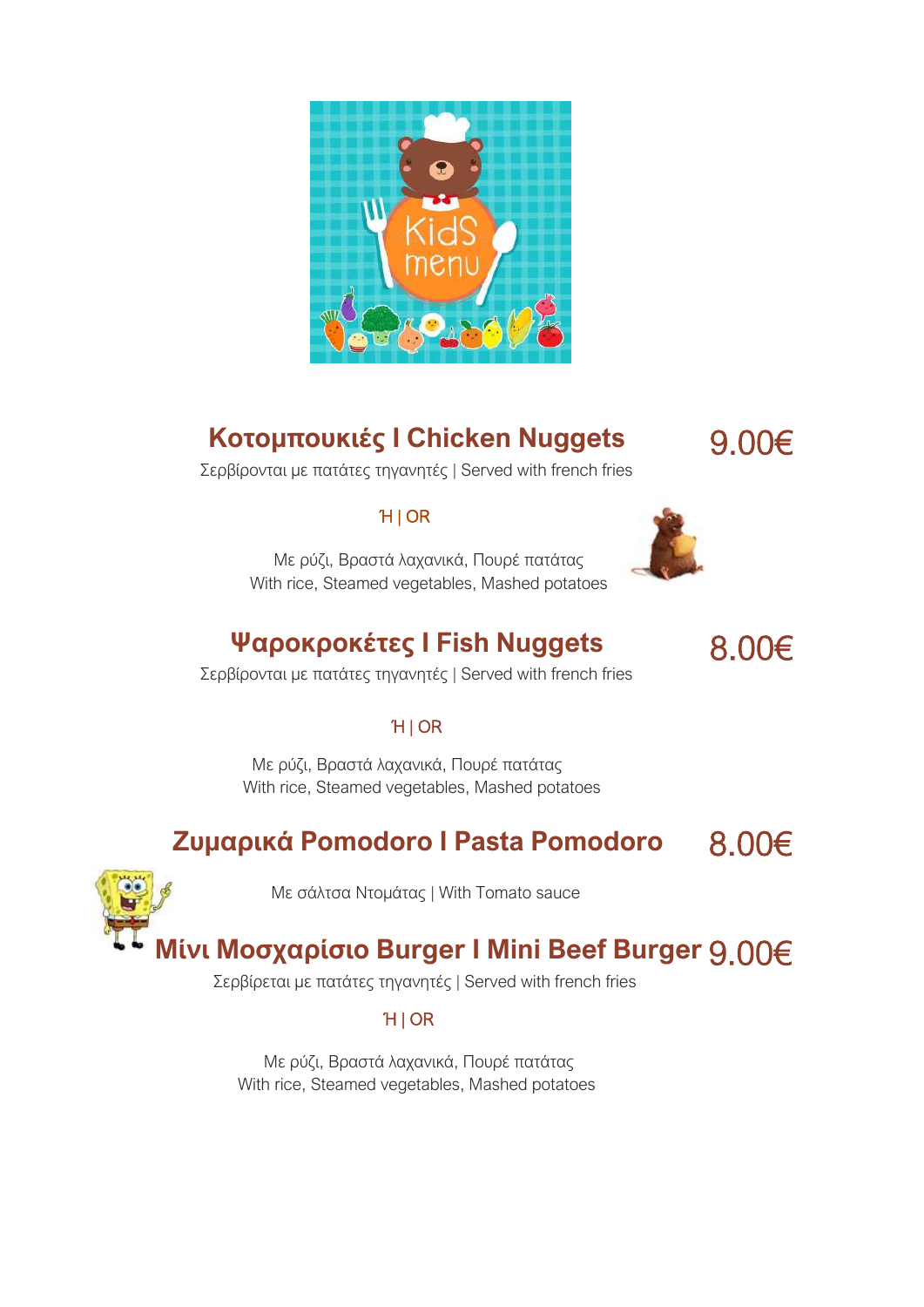# *ΛΙΣΤΑ ΠΟΤΩΝ | BEVERAGE LIST*

 $*$  Additional charge of the environmental tax 0.05 cents per piece in all types of plastic food and beverage packaging used for sale

\*Πρόσθετη χρέωση του περιβαλλοντικού φόρου 0,05 λεπτών ανά τεμάχιο σε όλους τους τύπους πλαστικών συσκευασιών τροφίμων και ποτών που χρησιμοποιούνται προς πώληση

#### **Coffees**

| Espresso*            | 3.90€ |
|----------------------|-------|
| Espresso Americano*  | 3.90€ |
| Double Espresso*     | 4.40€ |
| Espresso Freddo*     | 3.90€ |
| Cappuccino Freddo*   | 4.40€ |
| Cappuccino*          | 4.40€ |
| Double Cappuccino*   | 4.90€ |
| Caffè Latte*         | 4.40€ |
| Irish Coffee*        | 7.90€ |
| Greek Coffee*        | 3.40€ |
| Double Greek Coffee* | 3.90€ |
| Hot Instant Coffee*  | 3.90€ |
| Frappé *             | 3.90€ |
| Filter Coffee*       | 4.40€ |

#### **Chocolates Hot/Cold**

| Monbana Supreme | 4.50€ |
|-----------------|-------|
|-----------------|-------|

### **Milk shakes**

| Vanilla    | 5.00 $\epsilon$ |
|------------|-----------------|
| Strawberry | 5.00€           |
| Chocolate  | 5.00€           |

#### **Hot Teas**

| Various Flavors* | 3.90 $\epsilon$ |
|------------------|-----------------|
|                  |                 |

#### **Ice Teas**

| Lemon | 4.00€ |
|-------|-------|
| Peach | 4.00€ |
| Green | 4.00€ |

### **Juices**

| Freshly squeezed    |                 |
|---------------------|-----------------|
| Orange              | 5.50 $\epsilon$ |
| Lemon               | 5.50 $\epsilon$ |
| Grapefruit          | $5.50 \epsilon$ |
| <b>Fruit Juices</b> | 4.00€           |

### **Homemade Lemonade**

Classic (fresh lemon juice, mint,  $5.50\epsilon$ sparkling water)

 $*$  Additional charge of the environmental tax 0.05 cents per piece in all types of plastic food and beverage packaging used for sale

\*Πρόσθετη χρέωση του περιβαλλοντικού φόρου 0,05 λεπτών ανά τεμάχιο σε όλους τους τύπους πλαστικών συσκευασιών τροφίμων και ποτών που χρησιμοποιούνται προς πώληση

#### **Soft Drinks**

| Coca Cola   Light   Zero  | 4.00€ |
|---------------------------|-------|
| Sprite                    | 4.00€ |
| Fanta Orange   Lemon      | 4.00€ |
| Schweppes Soda   Tonic    | 4.00€ |
| Schweppes Pink Lemon Soda | 4.00€ |
| Schweppes Ginger Ale      | 4.00€ |

### **Mineral & Sparkling Waters**

| Mineral Water 1ltr    | 2.00€           |
|-----------------------|-----------------|
| Sparkling Water 250ml | $2.50 \epsilon$ |
| Sparkling Water 750ml | 4.50 $\epsilon$ |

#### **Beers**

| 4.00€ |
|-------|
| 5.00€ |
| 5.00€ |
| 5.00€ |
| 5.00€ |
| 5.00€ |
| 5.00€ |
| 5.00€ |
| 5.00€ |
| 5.00€ |
| 5.00€ |
| 5.00€ |
| 5.00€ |
|       |

#### **Rtd Drinks**

| Gordon's Space | 5.00€           |
|----------------|-----------------|
| Red Bull       | 5.00 $\epsilon$ |

### **Sparkling Wines**

| Prosecco 750ml             | 29.00€ |
|----------------------------|--------|
| <b>Bubbly Muscat 750ml</b> | 26.00€ |
| Bubbly Rose 750ml          | 26.00€ |
| Prosecco 200ml             | 8.00€  |

### **Champagnes**

| N.V Mumm Cordon Rouge | 90.00€  |
|-----------------------|---------|
| Brut France 750ml     |         |
| Moët & Chandon Brut   | 120.00€ |
| Imperial France 750ml |         |
| Moët & Chandon Brut   | 40.00€  |
| Imperial France 200ml |         |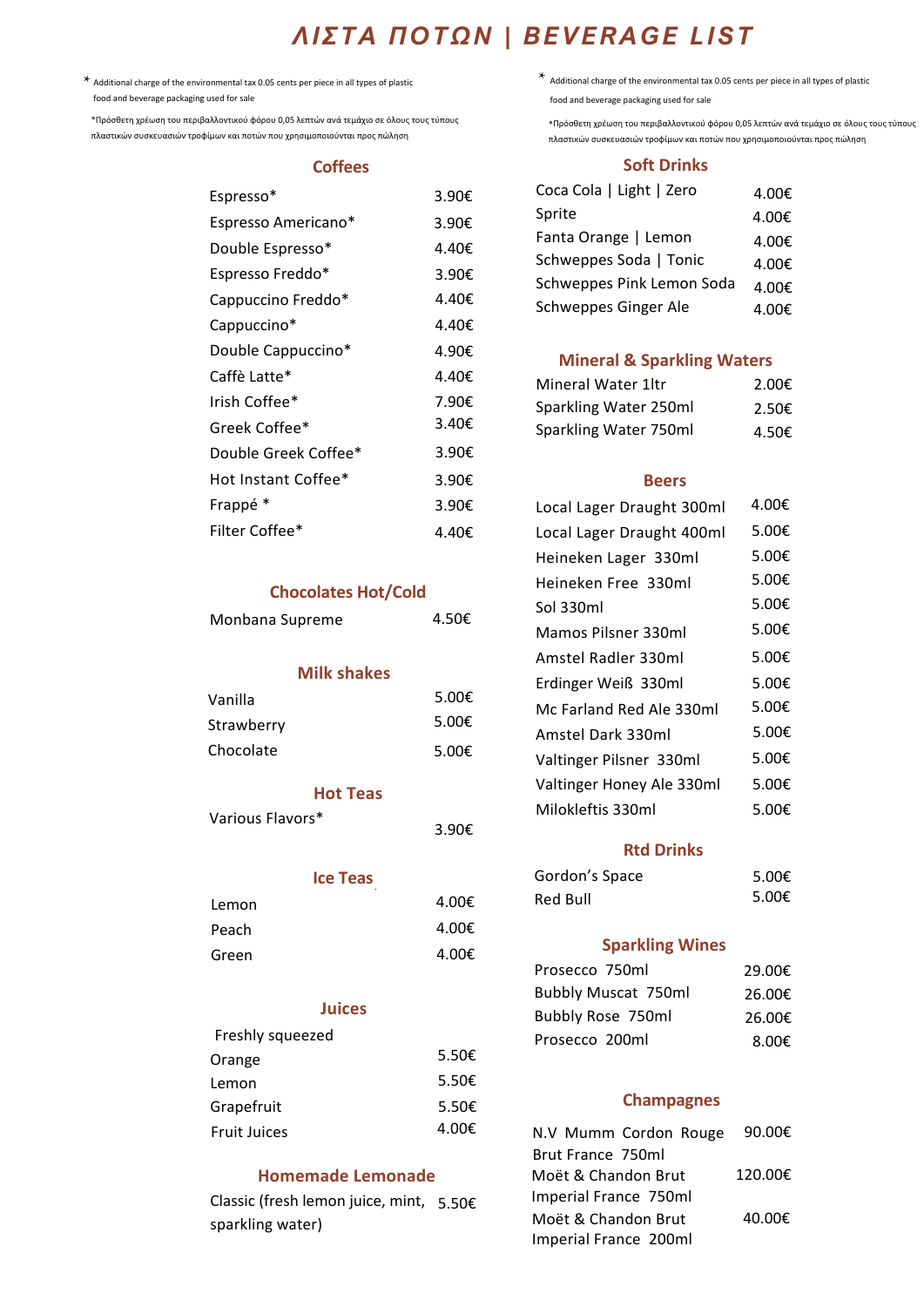# *ΛΙΣΤΑ ΠΟΤΩΝ | BEVERAGE LIST*

# **White Wines**

₫

| Omikron Zacharias  | 5.00€ / 20.00€ |
|--------------------|----------------|
| Akres Skouras      | 6.00€ / 21.00€ |
| Ktima Gerovasiliou | 8.00€ / 32.00€ |

# **Rose** Wines  $\varphi$  1

| Omikron Zacharias  | 5.00€ / 19.00€ |
|--------------------|----------------|
| Paragka Kyr Yianni | 6.00€ / 22.00€ |
| Ktima Alpha        | 8.00€ / 32.00€ |

# **Red Wines**  $\varphi$  **A**

| Omikron Zacharias  | 5.00€ / 19.00€ |
|--------------------|----------------|
| Ktima Gerovasiliou | 8.00€ / 32.00€ |

### **Blended Scotch Whiskies**

| Johnnie Walker Red Label | 9.00 $\epsilon$ |
|--------------------------|-----------------|
| Bell's                   | 9.00 $\epsilon$ |
| Haig                     | 9.00 $\epsilon$ |
| Ballantine's             | 9.00 $\epsilon$ |
| J & B                    | 9.00€           |
| <b>Famous Grouse</b>     | 9.00 $\epsilon$ |
| Dewar's                  | 9.00 $\epsilon$ |
| <b>Cutty Sark</b>        | 9.00€           |

### **Bourbon Whiskies**

| Jack Daniel's Honey | 11.00€ |
|---------------------|--------|
| Jack Daniel's       | 10.00€ |

### **Irish Whiskies**

| <b>Bushmills 10yr</b> | 10.00€ |
|-----------------------|--------|
| Jameson               | 10.00€ |

### **Single Malt Whiskies**

| Lagavulin 16yr   | 17.00€ |
|------------------|--------|
| Glenfiddich 12yr | 11.00€ |
| Cardhu 12yr      | 11.00€ |

### **Premium Scotch Whiskies**

| Dimple 15yr                | 15.00€ |
|----------------------------|--------|
| Johnnie Walker Black Label | 12.00€ |
| Chivas Regal 12yr          | 12.00€ |
| Dewar's 12yr               | 12.00€ |

### **Vodkas**

| <b>Belvedere</b> | 14.00€          |
|------------------|-----------------|
| Ketel One        | 11.00€          |
| Tito's Handmade  | 10.00€          |
| Absolut Elyx     | 12.00€          |
| Absolut          | 9.00 $\epsilon$ |
| Ursus Roter      | 9.00€           |
| Stolichnaya      | 9.00€           |
| Smirnoff Red     | 9.00€           |
|                  |                 |

### **Gins**

| 14.00€          |
|-----------------|
| 10.00€          |
| 9.00€           |
| 9.00 $\epsilon$ |
| 9.00 $\epsilon$ |
| 9.00 $\epsilon$ |
|                 |

### **Tequilas**

| Jose Cuervo Black | 10.00€          |
|-------------------|-----------------|
| Olmeca Reposado   | 10.00€          |
| Olmeca Blanco     | 9.00 $\epsilon$ |

### **Rums**

| Havana Anejo 7 Años   | 10.00€          |
|-----------------------|-----------------|
| Havana No3            | 9.00€           |
| Pampero Especial      | 10.00€          |
| Pampero Blanco        | 9.00€           |
| Captain Morgan Black  | 9.00€           |
| Captain Morgan Spiced | 9.00 $\epsilon$ |

### **Brandies**

| Metaxa 5 <sup>*</sup> | 7.00€  |
|-----------------------|--------|
| Metaxa 7*             | 8.00€  |
| Courvoisier VSOP 12yr | 10.00€ |

### **Premium Greek Spirits**

| Tsipouro        | 4.00€ |
|-----------------|-------|
| Ouzo            | 4.00€ |
| Masticha Skinos | 7.00€ |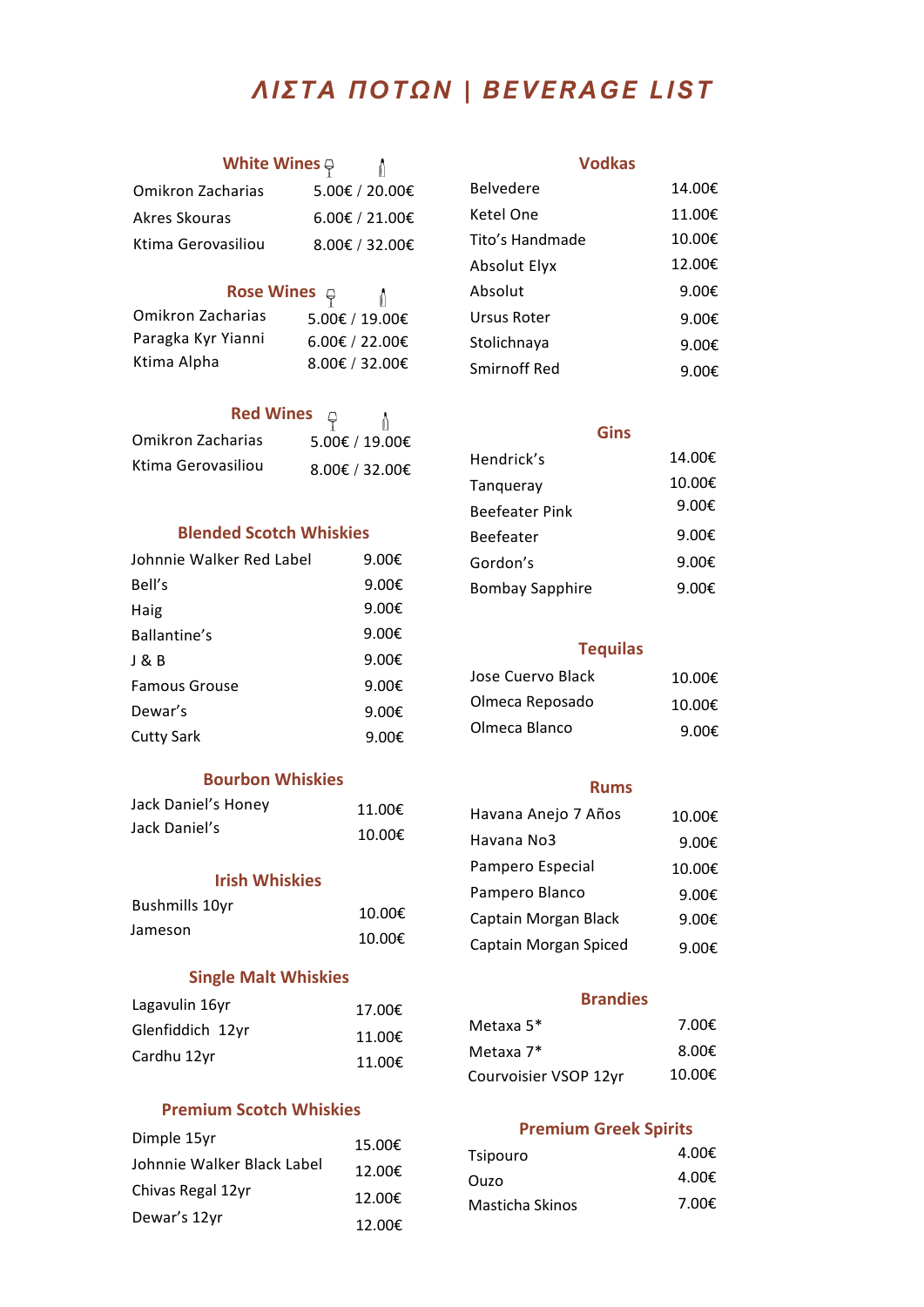# *ΛΙΣΤΑ ΠΟΤΩΝ | BEVERAGE LIST*

## **Liquers**

| 7.00€ |
|-------|
| 7.00€ |
| 7.00€ |
| 7.00€ |
| 7.00€ |
| 7.00€ |
|       |

### **Digestives**

| Grappa Bortolo Nardini Riser 8.00€ |       |
|------------------------------------|-------|
| Grappa Bortolo Nardini Bian        | 7.00€ |
| Limoncello                         | 7.00€ |
| Jgermeister                        | 7.00€ |

## **Aperitifs**

| Cointreau         | 7.00€ |
|-------------------|-------|
| Martini Rosso     | 7.00€ |
| Martini Extra Dry | 7.00€ |
| Martini Bianco    | 7.00€ |
| Drambuie          | 9.00€ |
| Pimm's No1        | 8.00€ |
| Campari           | 7.00€ |
| Aperol            | 7.00€ |

### **Cocktails**

| Mojito                    | 10.00€ |
|---------------------------|--------|
| Cosmopolitan              | 10.00€ |
| Espresso Martini          | 10.00€ |
| Mango Coconut Chilli      | 10.00€ |
| Mai Tai                   | 10.00€ |
| <b>Blackberry Collins</b> | 10.00€ |
| Margarita / Frozen        | 10.00€ |
| Pina Colada               | 10.00€ |
| Bramble                   | 10.00€ |
| <b>Aperol Spritz</b>      | 10.00€ |
| Pink Spritz               | 10.00€ |

### **Mocktails**

| Virgin Mojito             | 8.00 $\epsilon$ |
|---------------------------|-----------------|
| Vanilla Splash            | 8.00 $\epsilon$ |
| Strawberry Basil Lemonade | 8.00 $\epsilon$ |
| <b>Red Passion</b>        | $8.00 \epsilon$ |